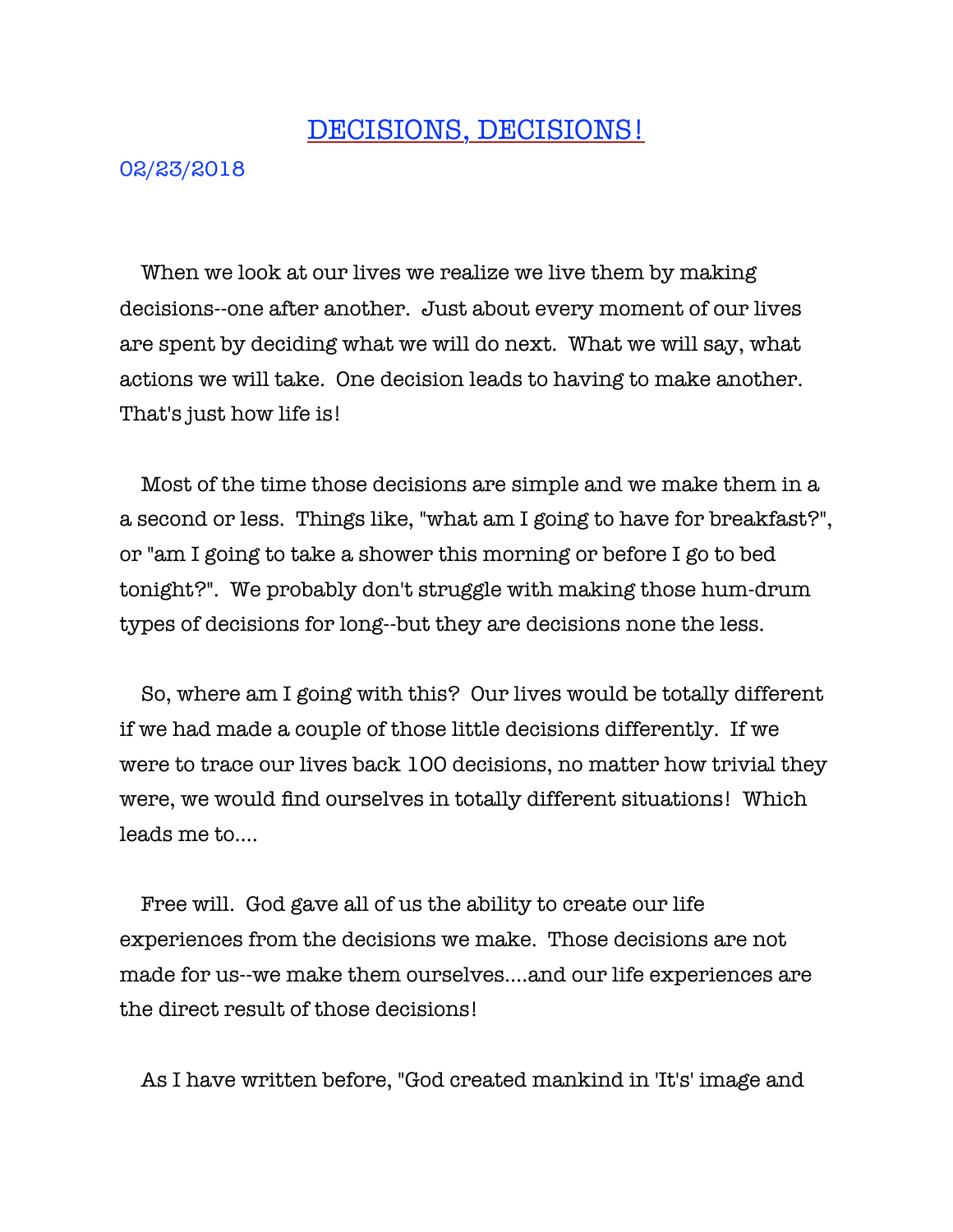likeness". God, or the Creative Presence and Power of the Universe, creates. His/Her/It's creative power is, and has been, creating since the beginning of time and will continue to do so for eternity. WE are the same way. From the moment we are born until the day we leave this plane we are creating--creating our own life experiences. And our life experiences influence the life experiences of others because of our human interactions and the fact that we are all interconnected via "God".

 Unfortunately, some people use their creative powers (decision making) in ways that are not for the best for themselves or humankind. We only need to look at the world we live in to see that a few people have made, and are making, decisions that are life negating for themselves and others. We could debate, forever, what we could do to prevent world hunger, war, mass shootings, etc., but, the reality is, all are the results of negative decisions made by individuals or groups of individuals. No matter what laws we legislate, or how much control we believe government should have over people, some people are still going to make poor decisions that affect others in negative ways.

 I look at the shooting we had this past weekend here in Nashville at a Waffle House. Because of a person, who was emotionally unstable and made some horrible decisions, four young, innocent people lost their lives. Those four people could not have known when they made their decisions to go to the Waffle House that night what was going to happen. I will say though, and I don't mean to be preachy here, that typically nothing good ever happens after 10pm. These shootings